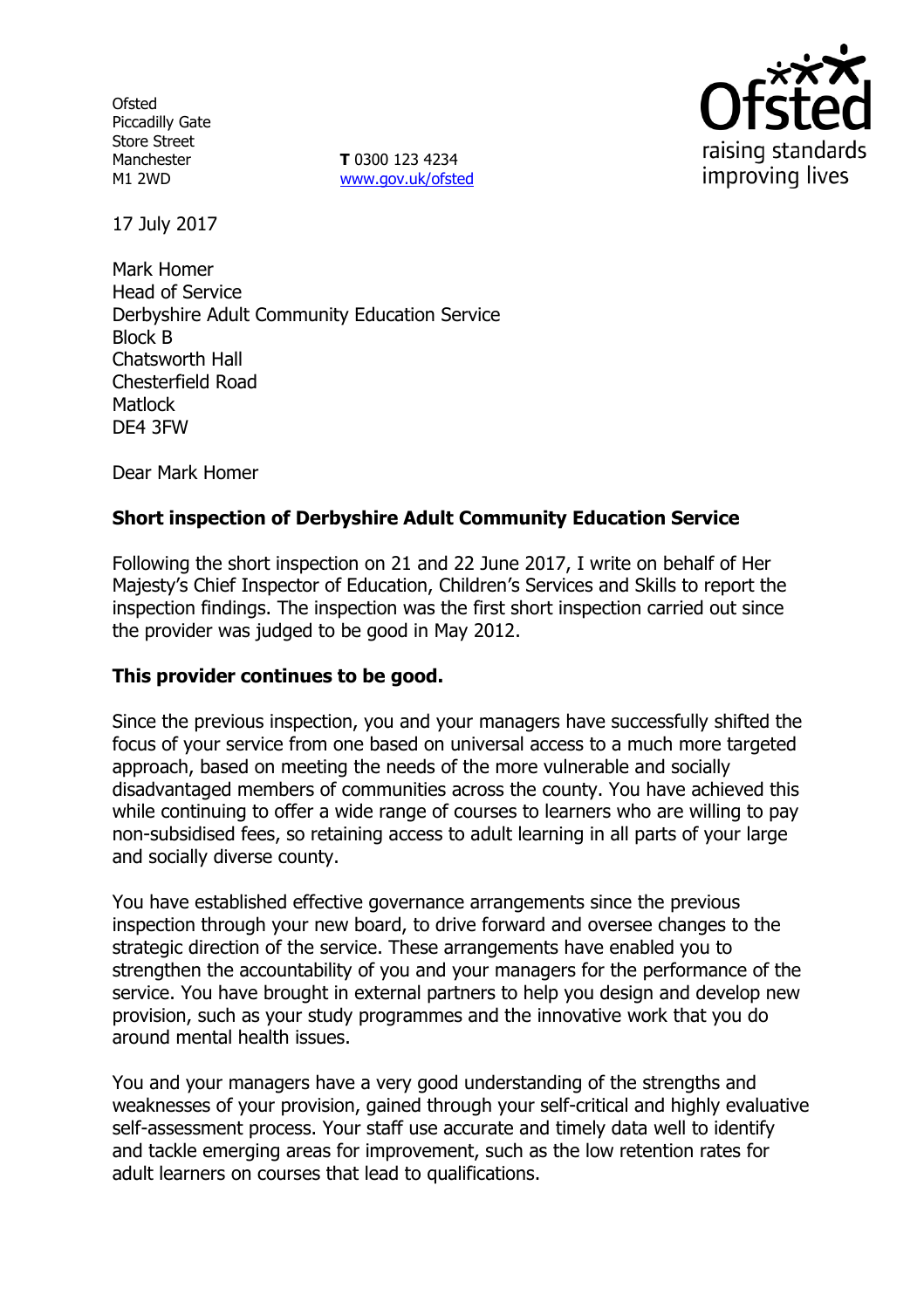

A real strength of your service is the way that you and your managers work with partner organisations to develop a curriculum that meets the needs of both employers and those working with the most vulnerable groups in your communities. You have established a number of work-based academies in health and social care, and in construction, to prepare unemployed residents for job interviews in these sectors; many of these progress into employment. You have designed your study programmes to fill the gaps left by local colleges and to recruit young people who have been in care or have not thrived in conventional educational environments. You have succeeded in becoming an approved provider to deliver apprenticeships for the local authority under the new levy arrangements. As a result you have the opportunity to grow your small apprenticeship programme.

You and your management team have been largely effective in tackling the main areas for improvement found at the previous inspection, but a few areas still need further work, and some new areas have emerged that need to be addressed.

# **Safeguarding is effective.**

Managers and teachers ensure that safeguarding arrangements are effective and they take appropriate actions to safeguard learners. As a result, learners report that they feel safe while attending courses in centres and at the many outreach venues in this large, rural county.

Managers use the resources and expertise of the local authority's human resources department to ensure that they follow the right procedures for the safe recruitment of staff. Once recruited, staff receive a thorough induction in safeguarding, including in how to identify any learners at risk of radicalisation and extremism. Almost all staff have completed online and face-to-face training in safeguarding and the 'Prevent' duty. As a result, they have been able to refer learners appropriately through the 'Channel' process.

Staff and learners know how and to whom they should report any safeguarding concerns. The designated safeguarding officer keeps a detailed central log of incidents, and works well with colleagues in adult and children's social care to support learners at risk. Staff ensure that learners know how to stay safe online. Managers carry out effective risk assessments on all outreach venues before courses start.

Although all records of staff completing mandatory safeguarding training are accurate and up-to-date, managers did not have ready access to these at the time of inspection. As a result, they could not provide information on completion rates quickly and effectively.

## **Inspection findings**

■ The proportion of adult learners who completed their qualifications has declined in the last few years, and was well below the rate for similar providers in 2015/16. The decline in course completion was particularly marked among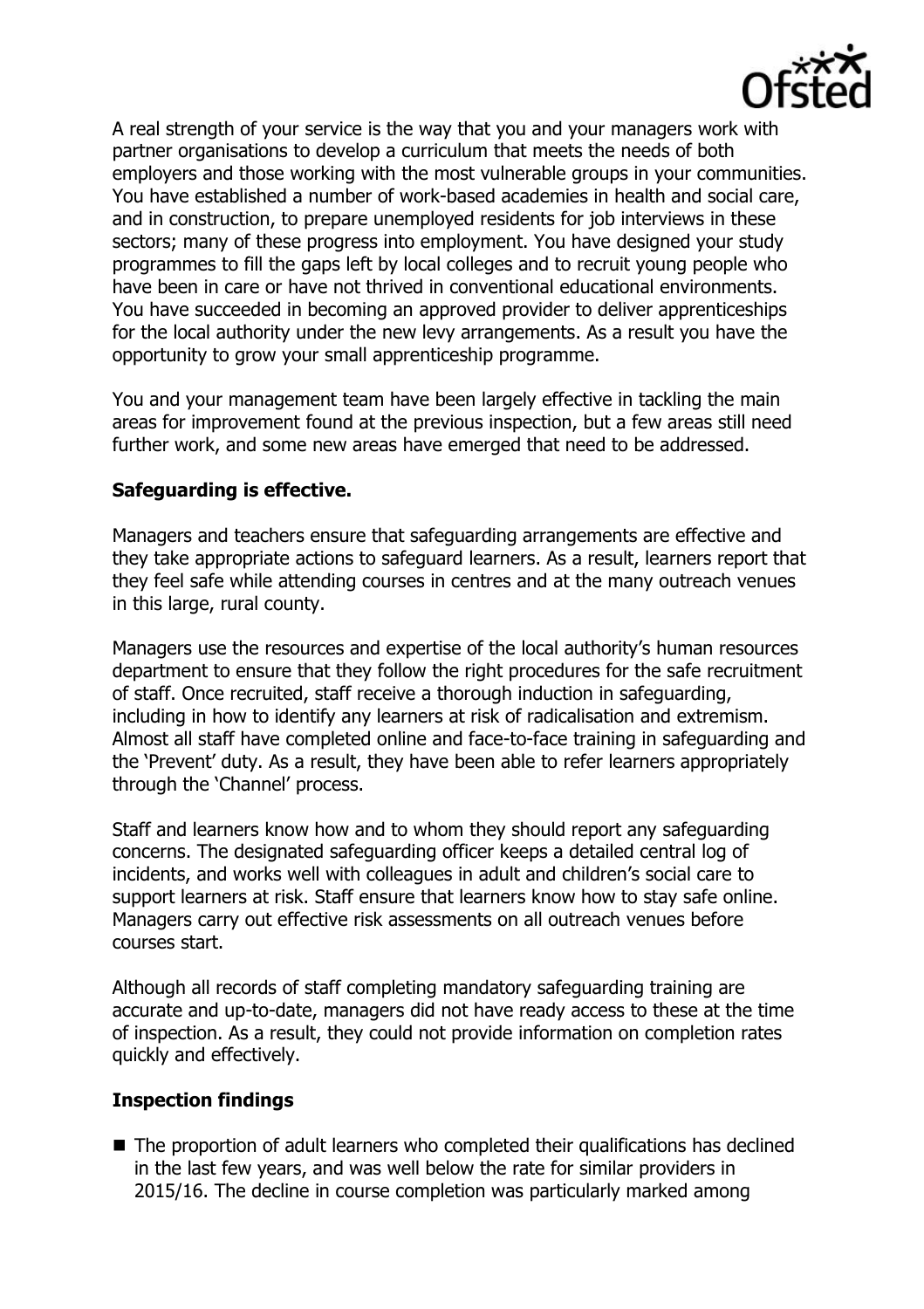

learners taking English and mathematics, and information and communication technology (ICT) qualifications. Managers carried out a prompt and thorough analysis of the causes for the decline and took effective action to address them. As a result, the proportion of learners remaining on their qualifications has increased this year to the same level as that of similar providers, with a good rate of increase on courses leading to English and mathematics functional skills qualifications. Managers have also succeeded in improving the proportion of learners completing study programmes and community learning programmes, which have both seen increases within the current year.

- Immediately after the previous inspection, managers responded to the lack of challenge for learners on the large community learning programme by raising the threshold for calculating whether a learner had achieved from 60% to 80% of their learning objectives. Teachers are now skilled at setting challenging, but realistic, targets for learners based on an individual assessment of each learner's starting point. Managers use a range of effective practices, such as walk-through observations, to moderate the quality of the teachers' and learners' files. As a result, the process for recording the progress of learners on community learning courses supports the very high achievement rates reported by managers.
- $\blacksquare$  Managers have been effective in improving the quality of teaching, learning and assessment since the last inspection. Teachers are now better at using the findings of initial assessment to establish the starting points of their learners to plan their courses to accommodate the needs of learners of different abilities. For example, in a community learning yoga class, exercises were adapted for each learner's level of experience and medical history to improve their posture and flexibility. Teachers give learners useful verbal feedback on community learning courses, and both verbal and written feedback on qualification courses, that helps them understand what it is they need to improve. As a result, learners develop good practical skills and produce work to a high standard. On qualification courses, teachers do not highlight basic spelling and grammar errors in their learners' work sufficiently, nor provide them with the strategies to improve their writing skills. Teachers are now more confident in the way that they introduce the themes of equality and diversity into their teaching and assessment. However, they are less confident in promoting discussions about British values, with the result that learners are unclear what these values mean.
- Managers have successfully established study programmes since the previous inspection, designed specifically to meet the needs of young people not in education, employment or training (NEETs). The provision complies with the principles and requirements for this type of programme. Learners take vocational qualifications based on their career aspirations in subjects such as art and design, and health and social care. They are all following English and mathematics qualifications at levels based on rigorous initial assessment, with the opportunity to progress from functional skills qualifications to GCSE. Learners develop well appropriate skills for employment through internal supported placements that prepare them for when they go on work experience with external employers. Information, advice and guidance provide learners with an impartial view of their potential next steps. Although teachers have planned external work placements for each young person who is ready for one, not all those who are eligible have